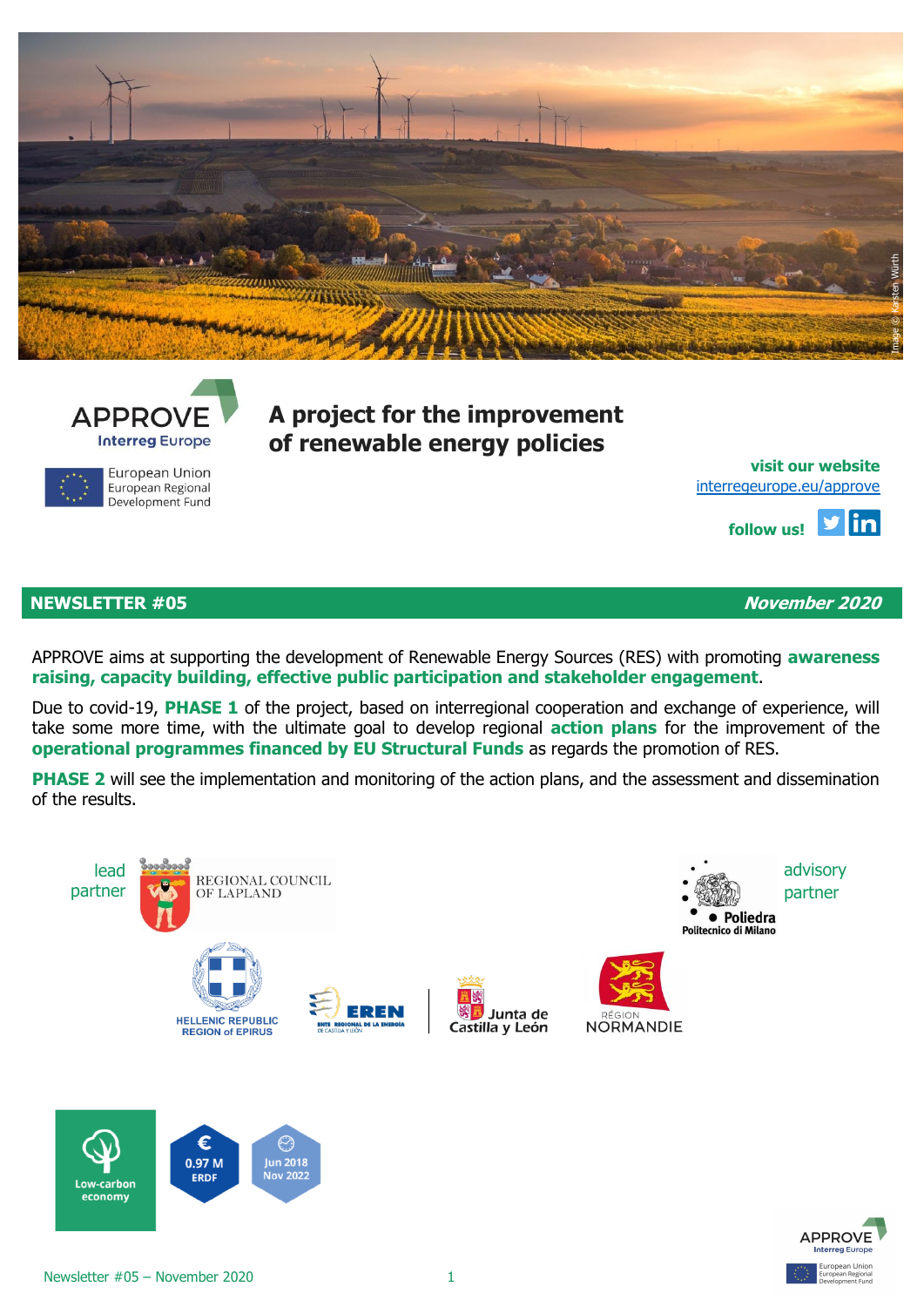# **THE FOURTH APPROVE INTERREGIONAL WORKSHOP**

On June 15, the fourth APPROVE interregional workshop was a great occasion for the project partners and some of their regional stakeholders to share more good practices and to update each other about the progress of the preliminary action plans. Since in the original work programme the workshop should have had place in Normandy instead that online, a particular focus was reserved to the presentation and discussion of experiences from there.

In the first part of the workshop, each territorial partner presented the main elements of the preliminary regional action plan in progress, explaining which specific aspects of the interregional exchange of experience done so far was inspiring and supporting the definition of the actions.

The second part of the workshop included four presentations (slides available on our website).

- $\triangleright$  The 7 Vents Cooperative presented [\(slides\)](http://www.poliedra.polimi.it/wp-content/uploads/APPROVE-IWS4-7Vents.pdf) the freshly released [study](https://www.interregeurope.eu/fileadmin/user_upload/tx_tevprojects/library/file_1606390807.pdf) commissioned by the Normandy Region within APPROVE "Analysis, identification of tools and actions, recommendations for the development of participatory and citizen-led renewable energy projects in Normandy".
- $\triangleright$  The social enterprise Plaine Sud Energies presented [\(slides\)](http://www.poliedra.polimi.it/wp-content/uploads/APPROVE-IWS4-Plaine-Sud-Energies.pdf) a crowdfunding and citizenfocused renewable energy project. The APPROVE project partners were told how citizens have managed their projects from the idea to the actual photovoltaic production from the technical, financial and governance points of view.
- $\triangleright$  The Normandy Region presented [\(slides\)](http://www.poliedra.polimi.it/wp-content/uploads/APPROVE-IWS4-Normandy-biogas-plan.pdf) the Normandy Biogas Production Plan and its technical committee for project appraisal which is a key point of the environment set up in order to facilitate the biogas projects development.



 $\triangleright$  EREN presented [\(slides\)](http://www.poliedra.polimi.it/wp-content/uploads/APPROVE-IWS4-Castilla-y-Leon-district-heating.pdf) the case of the district heating using biomass in the Junta de Castilla y León headquarter, an exemplary facility for boosting the use of biomass in public buildings showing the Regional government's commitment to renewable energy. The investment has been financed at 50% by the ERDF.

# **APPROVE GOOD PRACTICES IN THE POLICY LEARNING PLATFORM DATABASE**

So far, the following eight good practices proposed by the APPROVE partners have been included in the Interreg Europe PLP database [Good practices from Interreg projects and beyond.](https://www.interregeurope.eu/policylearning/good-practices/) Log into [My Interreg Europe](https://www.interregeurope.eu/account/dashboard/) to see the full expert opinion on these cases proposed by our project for the promotion of renewable energy!



 $\checkmark$  Wind energy service unit and quality [label in Thuringia](https://www.interregeurope.eu/policylearning/good-practices/item/3841/wind-energy-service-unit-and-quality-label-in-thuringia/)

*"an interesting practice for building community support"*

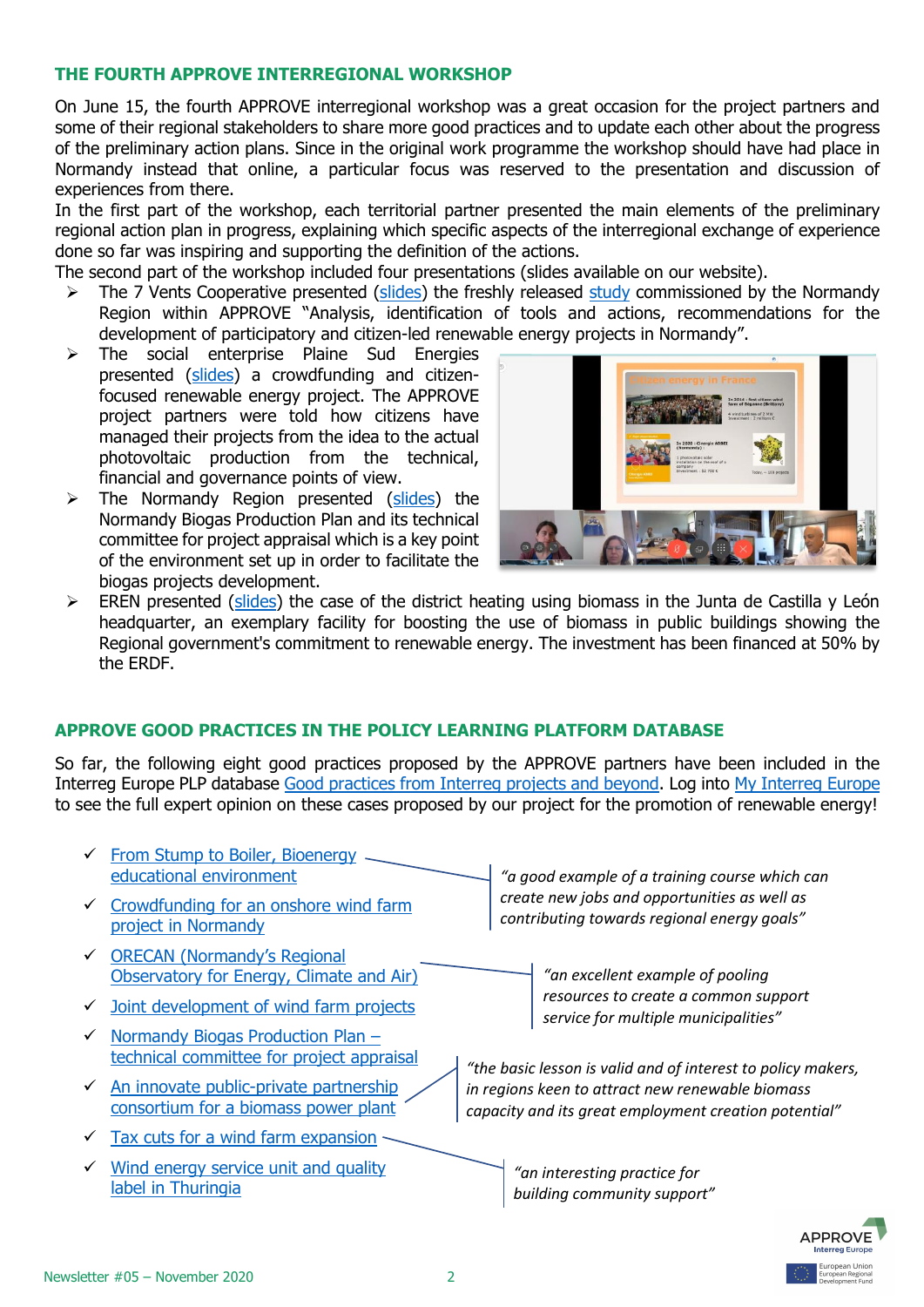## **PRELIMINARY REGIONAL ACTION PLANS**

The APPROVE territorial partners have been working on the definition of their preliminary action plans, which aim at improving their ERDF operational programmes and further regional policy instruments. Here is an overview.

### **Lapland**

The Regional Council of Lapland and its stakeholders (including representatives from energy educational establishments, the Centre for Economic Development, Transport and the Environment, and ProAgria Lapland which organises the work of the Arctic Smart Rural Communities Cluster) propose three actions.

The first is about creating a monitoring system, inspired by the Normandy regional observatory for climate, energy and air, for the region's district heating plants, mapping their energy sources and climate impact. This monitoring will feed into a new regional strategy that is used as a requirement in future ERDF calls.

A second action, the lessons learned from a Castilia y Léon good practice on public-private partnership consortium was used in the pre-consultation process for the ERDF 2021-2027 Finnish Operational Programme. Some of the proposals were included in the final draft sent for consultation by the Ministry of Economic Affairs and Employment.

The last action concerns the finding a potential funding source for a project on a biogas network at farms across Lapland thanks to an APPROVE meeting.

### **Epirus**

The Region of Epirus focuses on promoting the installation of photovoltaic panels and their integration with e-chargers through a modification of a call of the current ROP, with the intent to improve the ERDF funds absorption and to attract more beneficiaries.

This action is accompanied by a capacity building and awareness raising initiative about the contents of the call towards potential beneficiaries, inspired by good practices seen in APPROVE.

The Region is also considering to introduce investments for public biogas districts in the next ROP.

#### **Normandy**

Thanks to the work done with APPROVE partners and regional stakeholders, including National state services, local authorities, energy unions, Caen University, associations and clusters (e.g. Normandy Energies, ATMO Normandy, Normandy Biomass, 7 Vents cooperative, Enercoop, …) and companies (e.g. ENGIE), Normandy Region has decided to focus on two actions.

The first action, concerning improved biogas projects eligibility criteria and a charter/protocol about the projects' environmental and participatory aspects, aims at improving the quality and social acceptability of biogas projects.

The second, which is based also on the study mentioned at page 2, is a more transversal action for the promotion of a better involvement of citizens in the energy transition.

### **Castilla y León**

Following the reduction of ERDF funds not allocated to covid19-related measures in the ERDF ROP 2021- 2027 (the policy instrument initially addressed), EREN has reviewed the original draft action plan, working in particular on the introduction of the involvement of local communities as a priority / assessment criteria in the Spanish ERDF O.T.4 Low carbon economy and in the ERDF ROP 2021-2027.

The promotion of renewable energy local communities for rural areas, particularly inspired by the Normandy good practices about crowdfunding and cooperatives and by the Lapland good practice on rural communities, will be also introduced in the "Climate change and energy transition law" of Castilla y León and in the update of the "Regional strategy for renewable thermal energy".

The exchange of experience among regions will continue in the next months. The fifth APPROVE interregional workshop will include peer review activities where each partner will ask for advice to the other partners and their stakeholders on specific issues or aspects that need to be improved in their action plans.

**[SUBSCRIBE](http://eepurl.com/gbcZA9)** to our

newsletter for updates on project progress, activities with stakeholders, news about RES!